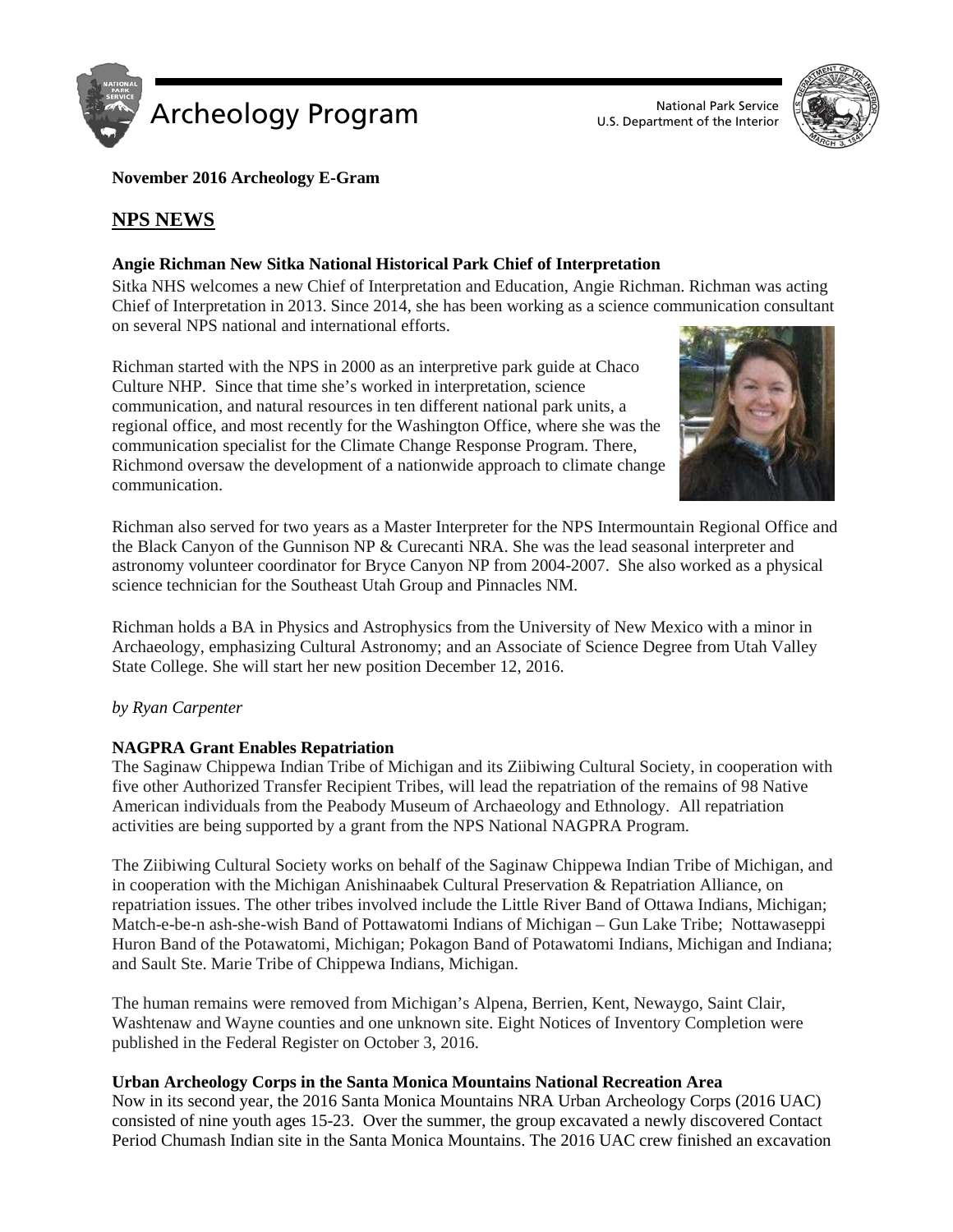unit begun by the 2015 UAC team, and began a new one. Archeologists and a Chumash representative provided guidance and taught local history. The work taught participants valuable archeological skills, and fostered bonds through teamwork, and interest in working outdoors. In addition to archeological work, students visited urban national parks, historic sites and neighborhoods, archeological labs, and museums throughout Los Angeles County.

The Urban Archeology Corps (UAC) engages youth aged 16-25 in local urban archeological projects. Through their work experience with the UAC, participants become familiar with the National Park System, local parks, and archeology; and acquire important professional skills. Now in its fifth year nationally, the UAC introduces youth to the archeological process including excavation, historic preservation, research, cataloguing, interpretation, and civic engagement; and instructs participants in the importance of stewardship and public preservation. Youth are introduced to new career paths and learn important professional and academic skills, while utilizing digital technologies to create products that provide tangible demonstrations of the value of the program.

#### *By Amanda Chen*



#### The 2016 Santa Monica Mountains NRA Urban Archeology Corps

## **Minute Man National Park Releases Archeology Report**

The Friends of Minute Man National Park released the final archeology report on the Parker's Revenge battle, a 1775 encounter in which Captain John Parker engaged the British Regulars on their march back from Concord to Boston. The 320-page report summarizes historical research on the battle, details the full range of technologies deployed in the archeological research and describes battle tactics likely utilized by Colonial and British forces. The project findings are noteworthy because only one brief witness account of the battle has ever been identified by historians.

Technologies utilized in the research informed excavations and 1775 battlefield reconstructions. These methods included 3D laser scanning; GPS feature mapping; and geophysical surveys, including metallic surveys, ground penetrating radar, magnetic gradient and conductivity/magnetic susceptibility. Researchers located a farmhouse that figured prominently in the battle terrain and recreated the 1775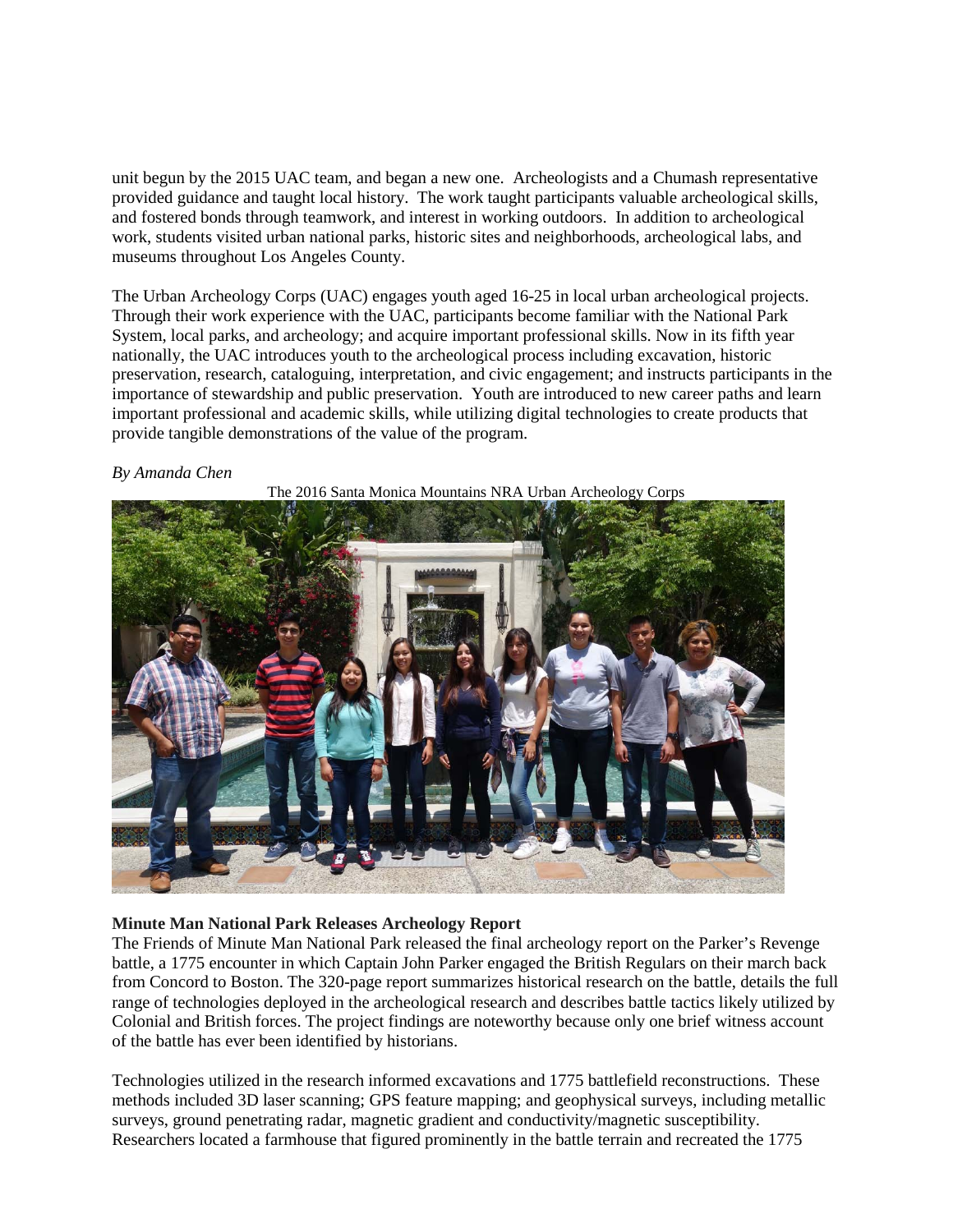battlefield landscape and features. The location and spatial patterning of recovered musket balls enabled archeologists to interpret positions where individuals were standing during the battle and outline battle tactics most likely deployed.

The Parker's Revenge project is a collaborative venture between the Friends of Minute Man National Historical Park, Minute Man NHP, the NPS Northeast Regional Archeology Program, the Town of Lexington's Community Preservation Fund, the Lexington Minute Men and other living history experts, Save Our Heritage, the Civil War Trust's Campaign 1776 project, the American Revolution Institute of the Society of the Cincinnati and numerous local supporters.

For more information about the Parker's Revenge project and for a copy of the archeology report, visit [http://www.friendsofminuteman.org](http://www.google.com/url?q=http%3A%2F%2Fwww.friendsofminuteman.org%2F&sa=D&sntz=1&usg=AFQjCNGGrvUrgBkKUVhtl14zn6muR603cQ)

#### **Restitution Made for Illegal Timber Harvest in Ozark National Scenic Riverways**

Two men who extracted timber from within the boundaries of Ozark NSR have completed payment of \$52,469 in restitution. The amount was reached in a pretrial diversion agreement and equals the cost of site remediation and the sale price of the erroneously-harvested timber. Though the timber harvest was illegal, investigators determined that no criminal intent was behind the activity. The men responsible for the resource damage to the park cooperated with the NPS and US Attorney's Office throughout the investigation.

An ISB Special Agent and Ozark NSR park rangers opened an investigation in March 2013, when a ranger found a logging operation in the area of the historic Susie Nichols Cabin, inside the park's boundaries. The14-month investigation determined that 400 oak trees were taken from the park. An archeological assessment conducted as part of the investigation found that no cultural resources were damaged or destroyed.

John Bryan of the US Forest Service, the Assistant US Attorney for the Eastern District of Missouri, and NPS Archeologist Caven Clark assisted in the case.

*by Elissa Torres*

#### **FEDERAL NEWS**

#### **US Forest Service Federal Preservation Officer Michael Kaczor Retires**

USFS FPO and National Heritage Program Leader Michael Kaczor retired on October 28, 2016 after 16 years of service. Previously, he was the FPO for the National Resources Conservation Service.



Over the past 16 years Kaczor's accomplishments include leading revision of cultural resources policy in 2008, and procedures in 2014, that laid a foundation for field personnel to use the Secretary of tine Interior's Professional Standards and Guidelines.

He also led the development of a "smart" database that collapsed 50 different cultural systems into one unified Heritage Module. The system – which generates reports, tracks SHPO compliance, and enables mobile computing – saves significant staff time, resulting in a 30+ percent shift from NHPA Section 106 compliance work to Section 110 activity.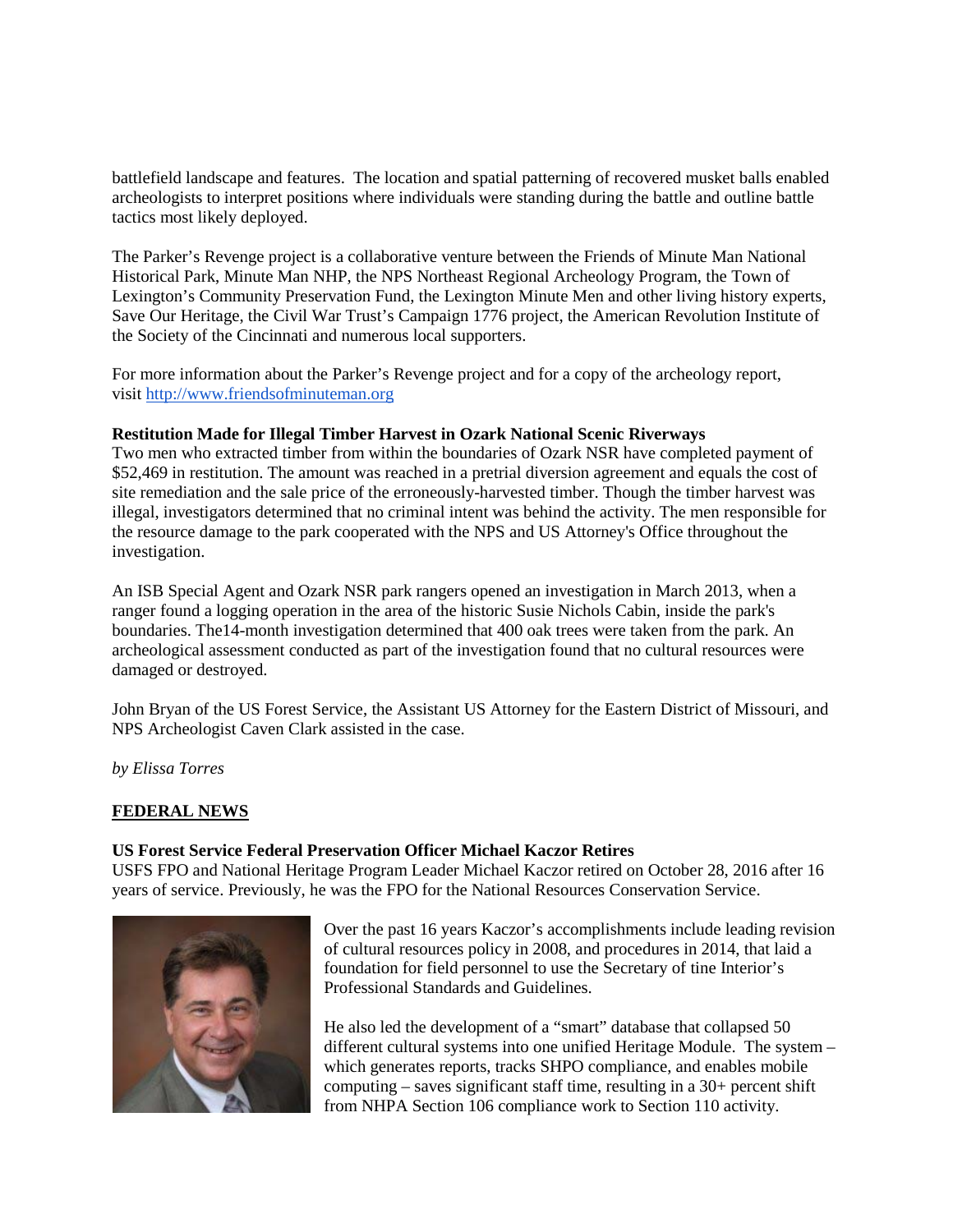Kaczor coordinated the HistoriCorps Memorandum of Understanding that was signed by the USFS, Interior agencies, and NGO partners and development of a component for training returning war veterans. The partnership enabled veterans to work on deferred maintenance cultural resource projects between 2008 and 2013, reducing the backlog by one third, from \$35 million to just below \$23 million.

Implementation of the Heritage Program Managed to Standard that Kaczor championed creates a performance measure that is compatible with USFS policy and entirely based upon NHPA Section 110 requirements. The measure consists of seven program function indicators that are scored based upon resource and event information.

Kaczor also assumed a leadership role with stakeholders in Green Mountain Fire Lookout discussions that resulted in legislation that preserved the historic property; provided direct input into USFS Wilderness Policy Manual changes; crafted standard legislative response and wilderness bill testimony to include cultural resources; and provided technical content on Wilderness performance scoring that includes a section on the protection of cultural resources in wilderness.

Kaczor plans to go into private consulting after taking a well-deserved break. His friends and colleagues wish him the very best for the next stage of his cultural resources career.

## **10,000-year-old Human Remains from Spirit Cave Returned to Tribe's Control**

Formal control of a mummified set of tribal remains believed to be some of the oldest in North America has been transferred to the Fallon Paiute Shoshone Indian Tribe. Control of the remains and other funeralrelated items found in Spirit Cave east of Fallon was formally transferred to the tribe.

The Nevada State Museum had been serving as the curator of the human remains, which were discovered by archeologists Sydney and Georgia Wheeler during a salvage excavation on behalf of the state Parks Commission in 1940. Carbon dating conducted on textile samples from the cave in the mid-1990s indicated some were more than 10,000 years old.



#### **The Federal Archeologist's Bookshelf**

*Treasured Landscapes: National Park Service Art Collections Tell America's Stories* edited by Joan Bachrach

In 2016 the National Park Service celebrated the  $100<sup>th</sup>$  anniversary of the establishment of this beloved Federal agency. The Organic Act that established the Service knit together independent parks, some established 40 years previously, into a single management framework. The Act removed parks like Yosemite from military supervision and created a system of protected places for Americans to enjoy. While most Americans are aware that the Park Service manages land, fewer are aware that the service is also responsible for important works of art. *Treasured Landscapes: National Park Service Art Collections Tell America's Stories*, celebrates the art collections of the Park Service.

NPS Museum Program exhibit curator Joan Bacharach worked with Laura Anderson and Beth Miller to choose works of art from 45 park collections for the book and an accompanying virtual exhibit. Curators and staff responsible for collections contributed images from their parks. Selections range from the expected landscapes and wildlife to still-life, architecture, and portraits.

There are 188 works of art in the book and 320 in the online exhibit. The pieces range from formal landscapes to quick half-surreal sketches. Many different mediums are represented as well, including pen and ink, charcoal, oils, platinotype, and water color. They are expertly photographed; in one instance you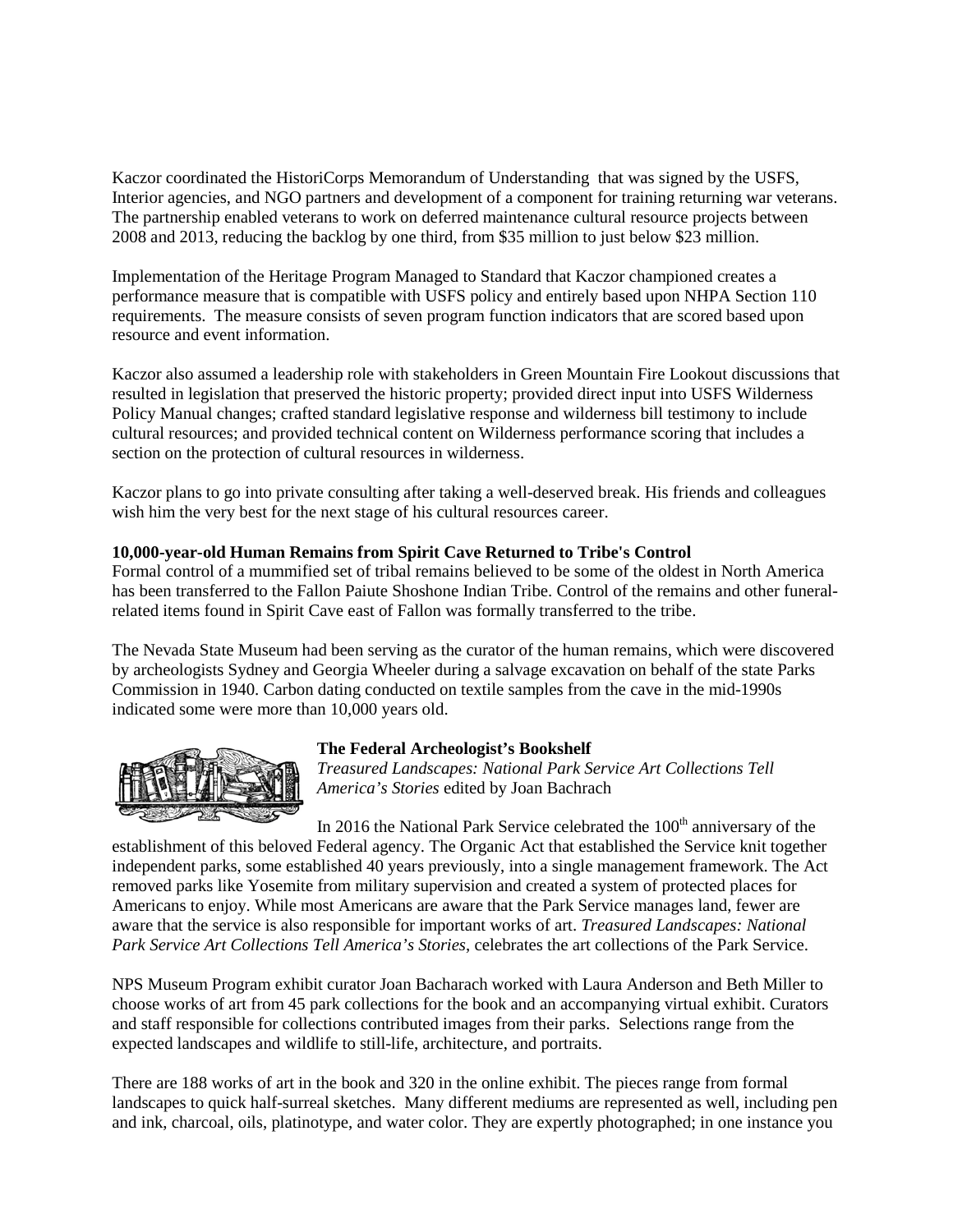can even see wrinkles in the paper from gouache of the unknown artist. This is quite a feat, considering that, with few exceptions, curatorial staff at individual parks photographed and submitted images.

Bacharach, Anderson, and Miller organize the works of art into 3 themes (galleries) and 14 topics, each introduced by a short essay. The themes are America's treasured landscapes; landscape art of prominent Americans (including, in this election year, a healthy dose of presidential art); and art that reflects the American experiences. Topics range from the personal and intimate, such as "Views of Home," to sweeping events, "Conflict" and "Confinement," that continue to inform contemporary discussions. "Americans Abroad" subtly reminds the reader of the impact that the concept of national parks – "America's best idea" – has had on landscape preservation and outdoor recreation in other countries.

The short essays that introduce each topic add much value by providing social and political context for the art and artists. Each gallery, in addition, contains information on park collections whose holdings are featured in that gallery as well as biographical details about individual artists. Bacharach was assisted by interns from George Washington University in research for the essays; the "Artists in the Gallery and in Park Collections" section for each gallery; and liner notes. Amber Dumler was responsible for both the book and the virtual exhibit design, both intelligently organized.

The lovingly chosen works of art are wonderful. Two pieces with sharp and careful details are on the same page. In "Portrait of the Old House in 1849" a large and tidy white house with blue and green shutters is surrounded by delicately rendered trees and precisely painted fence palings. The "Birthplaces of the Presidents John Adams and John Quincy Adams" depicts stolid saltbox Massachusetts architecture. A stone wall sheds cobbles across the street from the houses.

"Personal Taste" is a clever vehicle for subjects other than park units. "(White Flowers)" by George Washington Carver was the happy result of the Carver's experimentation with new paints. The blossoms spill down the panel in beautiful profusion. Another memorable inclusion is "Lake Bank Birches," by Wallace Nutting, a hand-tinted platinotype unsettling both in color and perspective.

I was happy to see paintings by Walter Alois Weber. These iconic depictions of animals in their characteristic habitats have hung in various NPS offices and hallways since they were commissioned in the 1930s, and are as much representative of the Park Service as the flat hat. The most arresting Weber in this collection is probably "Wolves by Night" with their glowing eyes, but my personal favorite is the "Ivory-billed Woodpeckers," flying, as they never will again in life, through a Southern swamp. Bacharach confessed, "I never liked the Weber paintings until I started working on this project. Then I fell in love with them! It is difficult to paint life-like animals, and his paintings are all excellent."

Art in the "Waterscape" gallery, a counterpoint to the landscapes, may have been chosen for their masterly treatment of light. Several pieces by Moran were included, as well as a Bierstadt and lesser known artists. The four scenes of San Francisco Bay, ranging in date from 1849 to 1914 were delightful with their historical detail and stylized houses and boats. This gallery contained two fantastic pieces, both by Marcus Simons-Pinckney. "The Olive Branch Tendered to the World but Enforced by the Sword of Justice and Might Beneath" features a reclining woman offering the sword of justice to a distant city just visible beyond a body of water. In "Porcelain Towers," luminous ships powered by sails like bat wings move calmly past vaguely oriental towers that give the piece its name. Someone in Teddy Roosevelt's household clearly liked Simons-Pinckney.

Bacharach also included three pieces by Carl Bodmer. Perhaps best known for his accurate depictions of Native Americans, these are a beaver family and two riverscapes with steamboats. The boats, trailing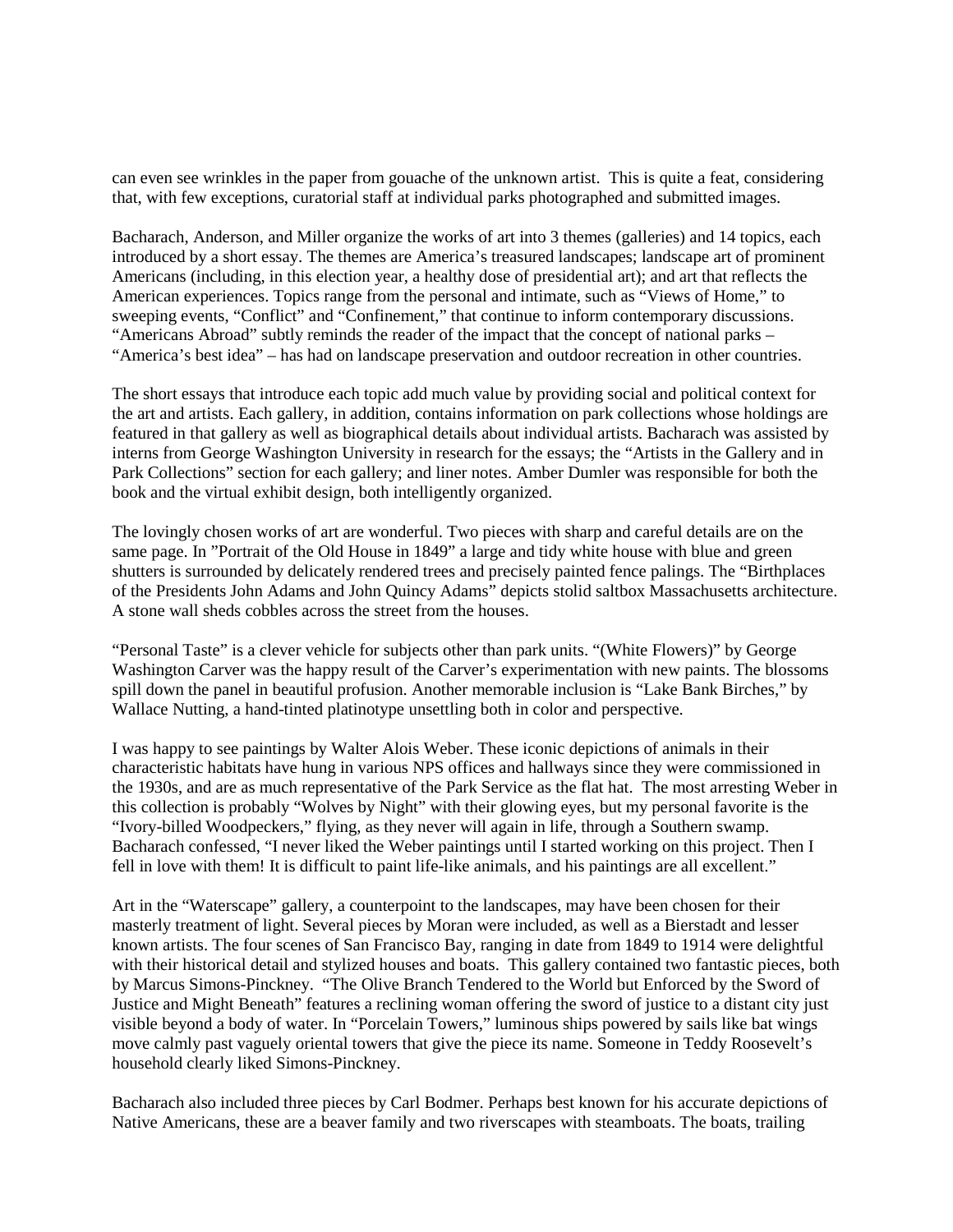streamers of smoke, must have seemed such as foreign to Indians standing on the riverbanks as they do to us, nearly two hundred years later. Historical pieces by other artists include Civil War sketches.

Since the establishment of the Hudson River School, the American landscape painting movement has been deeply entwined with the American conservation movement. As Bacharach notes, "The confluence of artistic, literary, and political attention to America's scenic beauty eventually laid the foundation for the creation of the first national parks and helped establish conservation as a national value." This timely book reminds us of what we have lost and what we stand to lose in the next 100 years of the National Park Service.

*Treasured Landscapes: National Park Service Art Collections Tell America's Stories* is available through Eastern National eParks at bit.ly/eparks-nps-treasured-landscapes (It's sold out as of November 30, 2016, but will be available again soon).

To visit the virtual exhibit, go to<http://go.usa.gov/xKCPR> or [https://www.nps.gov/museum/exhibits/landscape\\_art/index.html](https://www.nps.gov/museum/exhibits/landscape_art/index.html) (You can order the book here as well.)

#### **Zuni Crew Preserves Ancestor's Legacy At Chimney Rock National Monument**

Visitors to Chimney Rock NM have a safer hike to the mesa top thanks to a Native American crew from Zuni Pueblo, a tribe with cultural ties to the ancestral Puebloans. The trail to the Great House Pueblo on the mesa at 7,000 feet may only be a half-mile long, but it's steep and rocky.

Eight young Zuni tribal members worked for four weeks to upgrade the trail at Chimney Rock NM under the Southwest Conservation Corps Ancestral Lands Program (SCC). SCC established the program in 2008 at Acoma Pueblo and expanded it to include crews from the Navajo Nation and Zuni Pueblo. SCC Ancestral Lands crews work across the West on historical preservation and traditional agriculture projects, stream restoration, fencing and trail construction.

Tyler Albers, USFS Pagosa District trail crew boss, was excited to have the Zuni crew at Chimney Rock NM. "We covered the trail surface with gravel to minimize erosion and replaced the old wooden steps to provide more stable surfaces." Geotextile fabric facilitated drainage and kept gravel in place. An important benefit was to protect archeological resources under the trail itself.

"The trail runs through the remains of nine pit house structures, so covering those with a buffer will help protect the sites," said Lindsey Smith, USFS Pagosa District archeologist. The pit houses are residential sites most likely occupied at the same time as the Great House Pueblo.

Chimney Rock NM covers 7 square miles of the San Juan NF and features hundreds of prehistoric pit houses and ceremonial buildings built by the ancestral Puebloans. The USFS has received a grant from the Colorado State Historical Fund to conduct an ethnographic study with tribes with cultural ties to Chimney Rock. This research will help land managers better understand and incorporate Native American interests into interpretation of the site. Gerardo Gutiérrez, University of Colorado, Boulder, recently completed LiDAR mapping at Chimney Rock NM. The maps will allow the USFS to create threedimensional images of the Great House to identify previously unknown features and archeological sites.

#### By Ann Bond, Public Affairs specialist, San Juan National Forest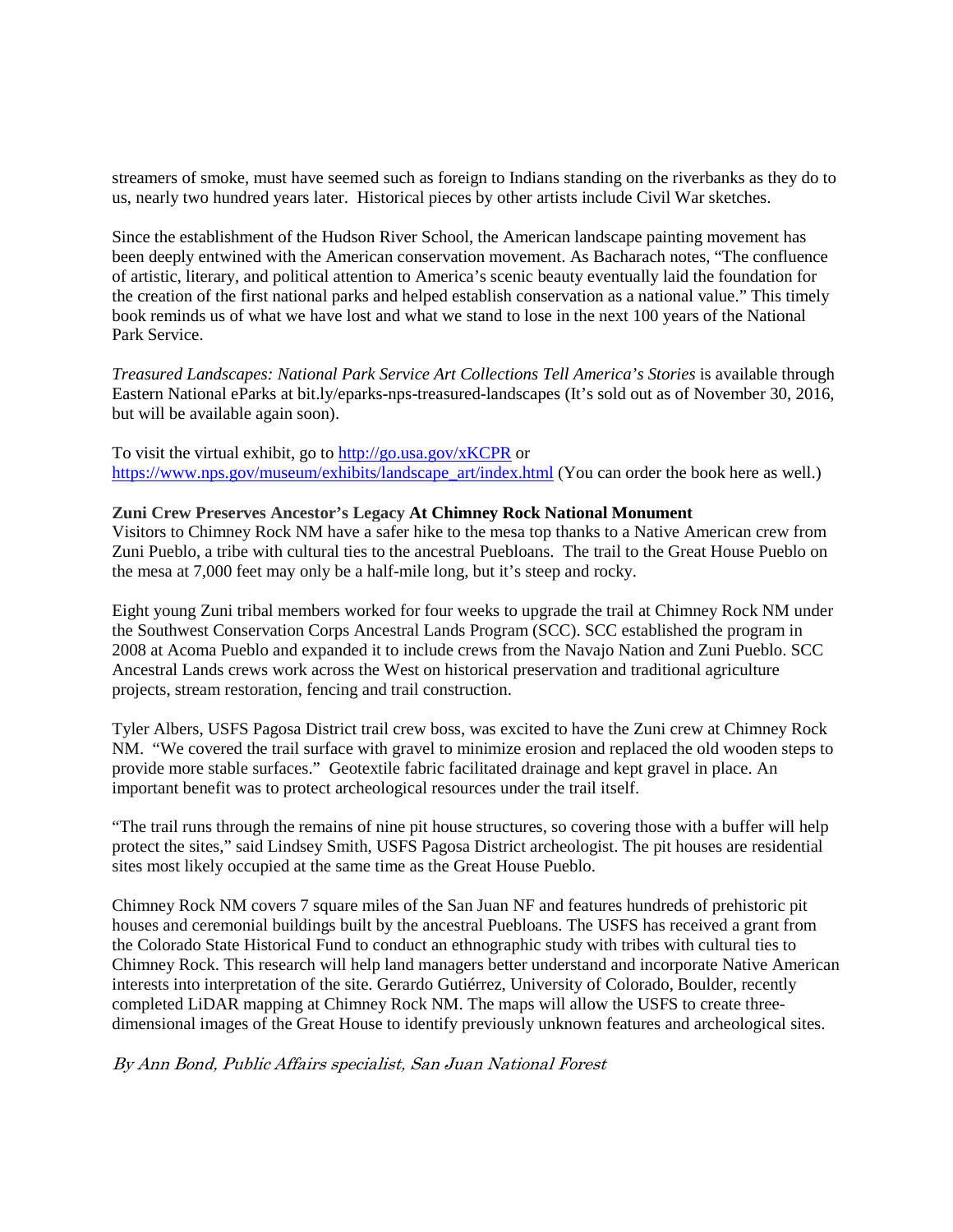## **US Cancels Energy Leases in Montana Area Sacred to Blackfeet**

U.S. officials have cancelled 15 oil and gas leases in an area bordering Glacier NP considered sacred to the Blackfoot tribes of the U.S. and Canada. The cancellation was aimed at preserving the Badger-Two Medicine area, a largely-undeveloped, 130,000-acre area.

"It should not have been leased to begin with," Interior Secretary Sally Jewell said in announcing the cancellations. She said federal officials made decisions without sufficient input from tribal members who had cultural concerns.

The 15 cancelled oil and gas leases were issued in the early 1980s and held by Oklahoma-based Devon Energy. Interior officials said they were sold without proper consultations with tribal leaders. No drilling has occurred and the cancellation was made in cooperation with Devon executives. Montana U.S. Senator Jon Tester said the company deserved credit for its willingness to relinquish the leases in an area that's prime habitat for grizzly bears, bighorn sheep, elk and other wildlife.

In March 2016 federal officials canceled a 6,200-acre lease in the Badger-Two-Medicine that was held by Solenex LLC. The Baton Rouge, Louisiana, company has been seeking to drill for gas in the area for the past several years. It has challenged the government's decision in U.S. District Court in Washington, D.C.

Two oil and gas leases remain in the area. Federal officials plan to address the remaining leases, but they have been unable to contact their owners.

*By Matthew Brown, Washington Post*

# **GRANTS AND TRAINING**

## **National Center for Preservation and Technology Transfer Offer Archeological Modeling**

The NPS National Center for Preservation and Technology Transfer (NCPTT) is offering a two-and-ahalf day workshop on modeling for archeological resources. The course will be offered December 15-17, 2016, at the University of Arkansas. Instructors are Ken Kvamme and Marilyn O. Ruiz. Topics regarding archeological modeling will include history and theory; database management; weighted overlay analysis; ecological niche; and future directions. Software applications will include ArcMap, MaxEnt, GeoDa, and TerrSet. Tuition for the course is \$350.00.

To register, go to<https://www.eventbrite.com/e/archeological-modeling-2016-tickets-28425024012>

**Contact:** Tad Britt, 318-351-5641.

## **Nominations Accepted: Secretary of the Interior's Historic Preservation Award**

Recognize a state, tribal, local, or Federal government employee for outstanding contributions to cultural heritage preservation by nominating them for the Secretary of the Interior's award for historic preservation. Celebrate the 50th anniversary of NHPA by highlighting an outstanding individual in the preservation community.

The Secretary's Award for Historic Preservation recognizes the contributions of employees across many levels of government to maintaining, preserving, and enhancing cultural heritage. This award is mandated as a Cabinet-level recognition that focuses on the accomplishments of individual employees whose work enhanced and/or improved historic preservation in their agency or division of government. The award comes with a special citation and a monetary award of \$1,000. Up to four awards are presented annually,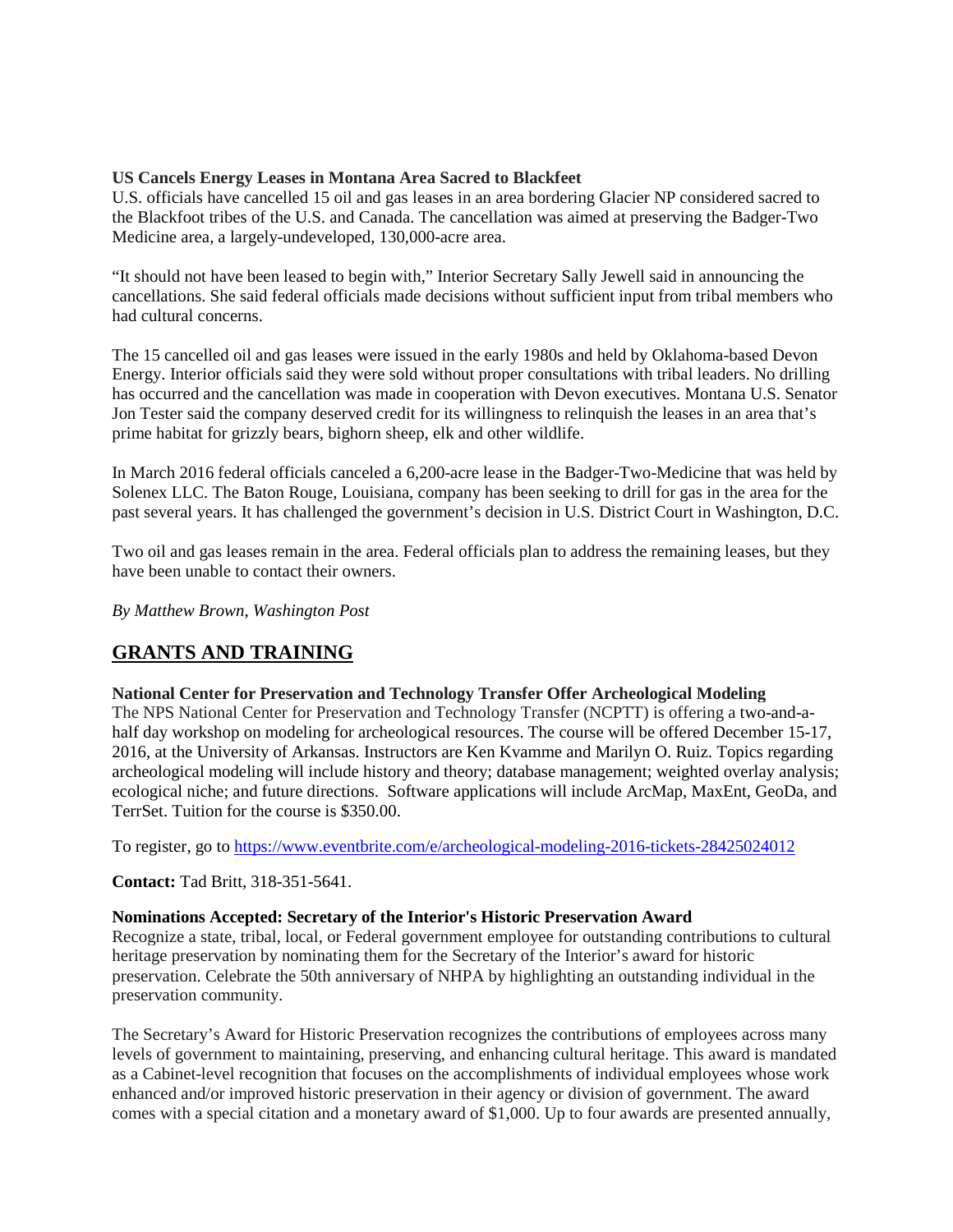one in each category (state, tribal, local, and Federal) as selected by a national competition administered by the NPS and the DOI Office of the Secretary.

Nominations are due January 6, 2017. For detailed information about the creation of this award program, please see Personnel Bulletin No. 08-12 (August 14, 2008).

The nomination form is available at

[https://sites.google.com/a/nps.gov/insidenps/home/nps](https://sites.google.com/a/nps.gov/insidenps/home/nps-news/nominationsacceptedsecretaryoftheinteriorshistoricpreservationaward/2016%20SOI%20HP%20Award%20Nomination%20-%20INSTRUCTIONS%20on%20How%20to%20Nominate.pdf)[news/nominationsacceptedsecretaryoftheinteriorshistoricpreservationaward/2016%20SOI%20HP%20Aw](https://sites.google.com/a/nps.gov/insidenps/home/nps-news/nominationsacceptedsecretaryoftheinteriorshistoricpreservationaward/2016%20SOI%20HP%20Award%20Nomination%20-%20INSTRUCTIONS%20on%20How%20to%20Nominate.pdf) [ard%20Nomination%20-%20INSTRUCTIONS%20on%20How%20to%20Nominate.pdf](https://sites.google.com/a/nps.gov/insidenps/home/nps-news/nominationsacceptedsecretaryoftheinteriorshistoricpreservationaward/2016%20SOI%20HP%20Award%20Nomination%20-%20INSTRUCTIONS%20on%20How%20to%20Nominate.pdf)

## **Maryland Archaeological Conservation Laboratory Offers Training**

The Maryland Archaeological Conservation Laboratory (MAC Lab) located at Jefferson Patterson Park and Museum is hosting a two-day workshop on artifact identification, collections management strategies and field conservation strategies for archeologists. The workshop is open to practicing professionals and graduate students in the field of archeology. Because of limited space and the desire to have hands-on activities, each session will be taught to groups of no more than 10, for a maximum of 20 total participants. Sessions include colonial and post-colonial bottles, by Mara Kaktins, George Washington's Ferry Farm; projectile points by Ed Chaney, Deputy Director, MAC Lab; collections management by Rebecca Morehouse, Curator of State Collections and Sara Rivers Cofield, Curator of Federal Collections, MAC Lab; and conservation for archeologists with Nichole Doub, Head Conservator, MAC Lab. Cost: \$120 per participant.

For more information, email Patricia Samford at [patricia.samford@maryland.gov.](mailto:patricia.samford@maryland.gov)

## **SLIGHTLY OFF TOPIC***:* **Message from Staff of the Archeology E-Gram**

For the past 12 years the Archeology E-Gram has provided timely and useful information about training, educational resources, research, and archeological events to archeologists in the NPS, other Federal agencies, and the wider archeological community.

In 2016 we reported on the death of NPS Archeologist Robert Powers, historical archeologist Stanley South and gender archeologist Joan Gero. We celebrated with Greg Burtchard, Todd Swain and Stephen Potter their retirements. We also noted archeologists who are accepting new responsibilities in regional offices, park integrated resource programs, and other areas of the NPS. It has been a year of change.

"The Federal Archeologist's Bookshelf" (FAB) was revitalized this year with an article by Andrew Tremayne (NPS Alaska Regional Office). "New Evidence for the Timing of Arctic Small Tool Tradition Coastal Settlement in Northwest Alaska" was followed by *Ancestors of Worthy Life: Plantation Slavery and Black Heritage at Mount Clare* by Teresa S. Moyer (NPS Washington Support Office). FAB also reviewed *Crafting Preservation Criteria* by John H. Sprinkle; *National Park Roads* by Tim Davis, and *Treasured Landscapes: National Park Service Art Collections Tell America's Stories*, by Joan Bacharach, (all NPS Washington Support Office).

We encourage you to submit news items, training announcements, report titles and summaries for "The Federal Archeologist's Bookshelf," and suggestions for other features. We have thoroughly enjoyed working with everyone who contributed to the Archeology E-Gram. The production and editorial staff of the Archeology E-Gram wish you and your families all the best for the coming year.